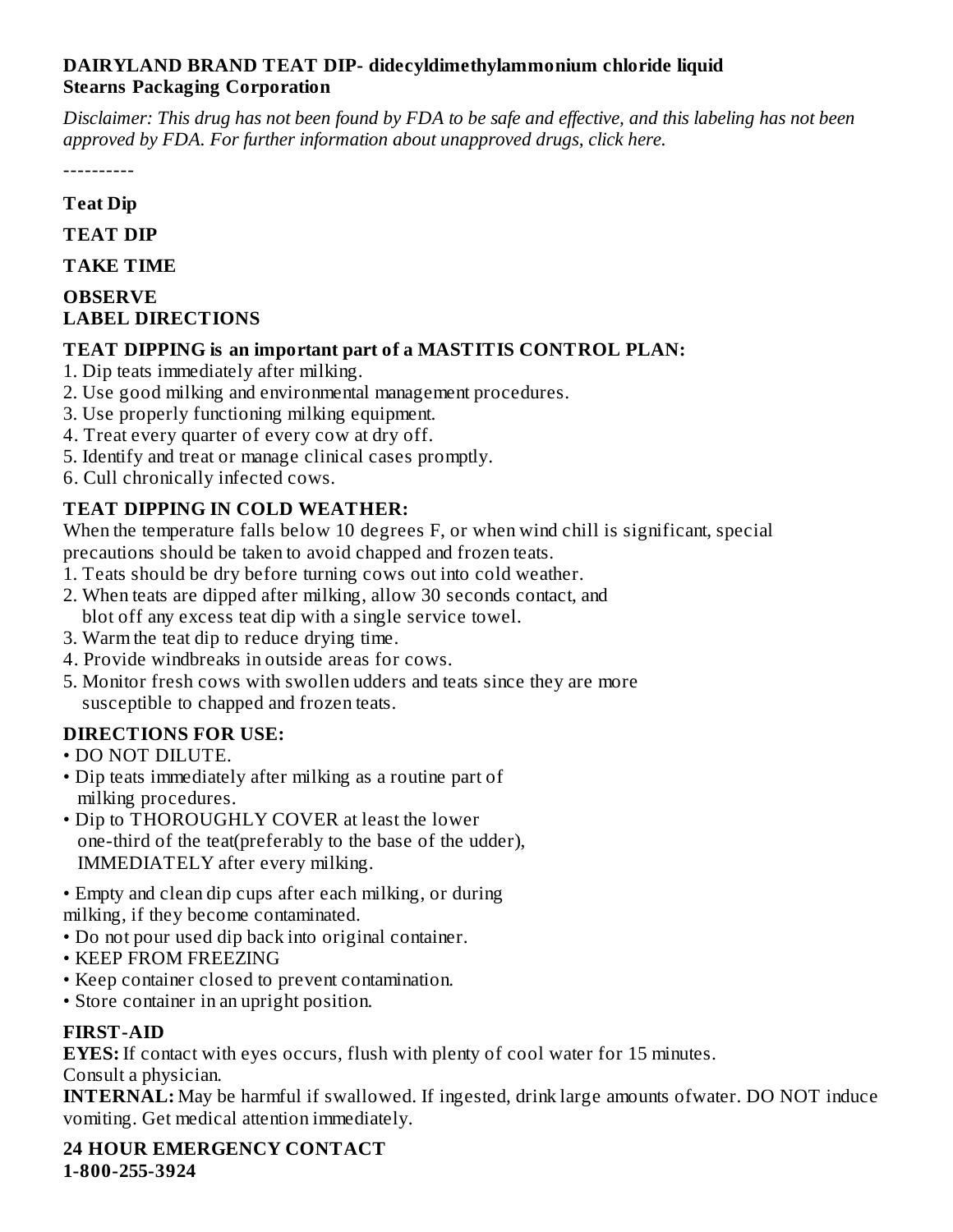#### DAIRYLAND BRAND

#### **TEAT DIP**

**A SANITIZING TEAT DIP** An Aid in Reducing the Spread of **Organisms Which May Cause Mastitis** 

#### **ACTIVE INGREDIENT:**

**EMOLLIENT SYSTEM: KEEP OUT OF REACH OF CHILDREN** See side panel for Precautions and First-Aid Statements

#### **STEARNS PACKAGING CORPORATION**

4200 Sycamore Ave. (53714), PO Box 3216, Madison, WI 53704  $(800)$  655-5008 • www.stearnspkg.com

### NET CONTENTS: 1 U.S. FL. GALLON (3.78 L)



### **DAIRYLAND BRAND TEAT DIP**

didecyldimethylammonium chloride liquid **Product Information** OTC ANIMAL DRUG NDC:60282-2056 Product Type Item Code (Source) TOPICAL **Route of Administration Active Ingredient/Active Moiety Ingredient Name Basis of Strength** Strength DIDECYLDIMONIUM (UNII: Z7F472XQPA) (DIDECYLDIMONIUM - UNII:Z7F472XQPA) **DIDECYLDIMONIUM**  $3 g$  in 1L **Inactive Ingredients** Strength **Ingredient Name** SORBITOL (UNII: 506T60A25R) RHODAMINE B (UNII: K7G5SCF8IL)